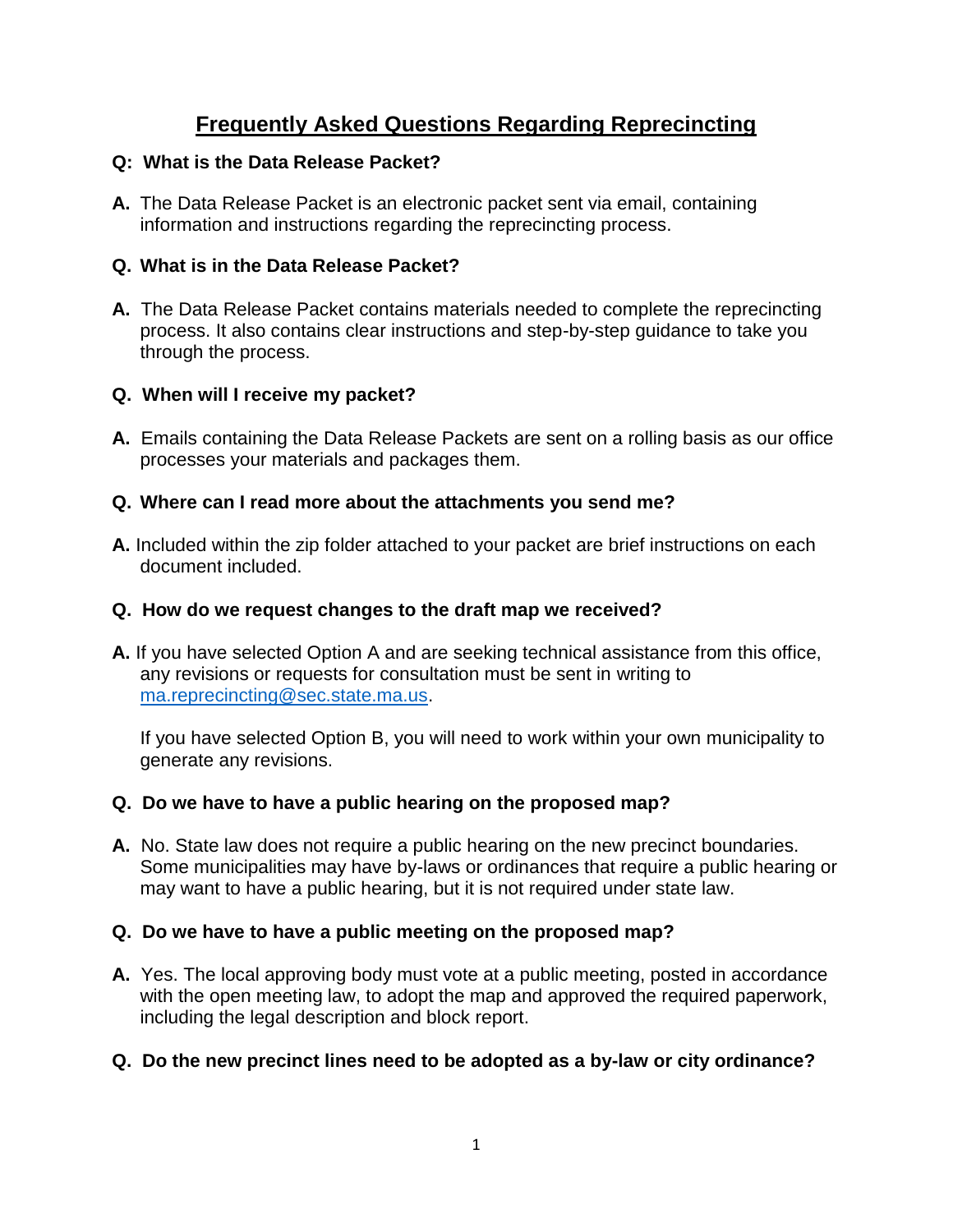**A.** No. State law does not require the new precinct lines be adopted as a by-law or ordinance. The state laws require the local body vote to approve the new precincts. However, some municipalities may have a charter, ordinance or by-law that requires the new precinct lines be adopted as a by-law or ordinance. If a municipality does require the new precinct lines be adopted as a by-law or ordinance (which generally has more notice requirements), we recommend waiting until after the LEDRC has approved the new precincts before incorporating them into a by-law or ordinance. If you have the local approving authority vote to approve the new precincts and submit them to the LEDRC, the municipality can adopt them as a by-law or ordinance AFTER the municipality has the approval of the LEDRC.

### **Q. What documents need to be submitted to the LEDRC?**

- **A.** The following items must be submitted to the LEDRC (checklist is included in your Data Release Packet):
	- $\checkmark$  Certified copy of the vote of the local approving authority (Select Board, Town Council, City Council or Board of Alderman)
	- $\checkmark$  Official legal description for each precinct and ward (where applicable)
	- $\checkmark$  Official block listing (for each precinct and ward, where applicable)
	- $\checkmark$  Approved map

#### **Q. Do you have a sample vote?**

**A.** Yes. A sample vote is included with your Data Release Packet.

### **Q. When will the LEDRC meet to review maps?**

**A.** The LEDRC will begin meeting once locally approved maps are received. Meetings are posted in accordance with the open meeting law and you will be notified of the meeting at which your submission will be considered.

### **Q. Do we have to attend the LEDRC meeting when our map is considered?**

**A.** Probably not. While you are welcome to attend, it is not required. If you have chosen Option A, this office will present your map and supporting paperwork to the LEDRC on your behalf. If you have chosen Option B, you may need to attend to present the map and materials and answer any questions the LEDRC may have.

#### **Q. How will we be notified if the map is approved or rejected by the LEDRC?**

**A.** The LEDRC will send a formal letter of approval or rejection.

#### **Q. What happens if our map is rejected by the LEDRC?**

**A.** If the LEDRC rejects the map, you will be notified in writing of the reasons why and will be provided with an opportunity to revise the map and resubmit. If LEDRC